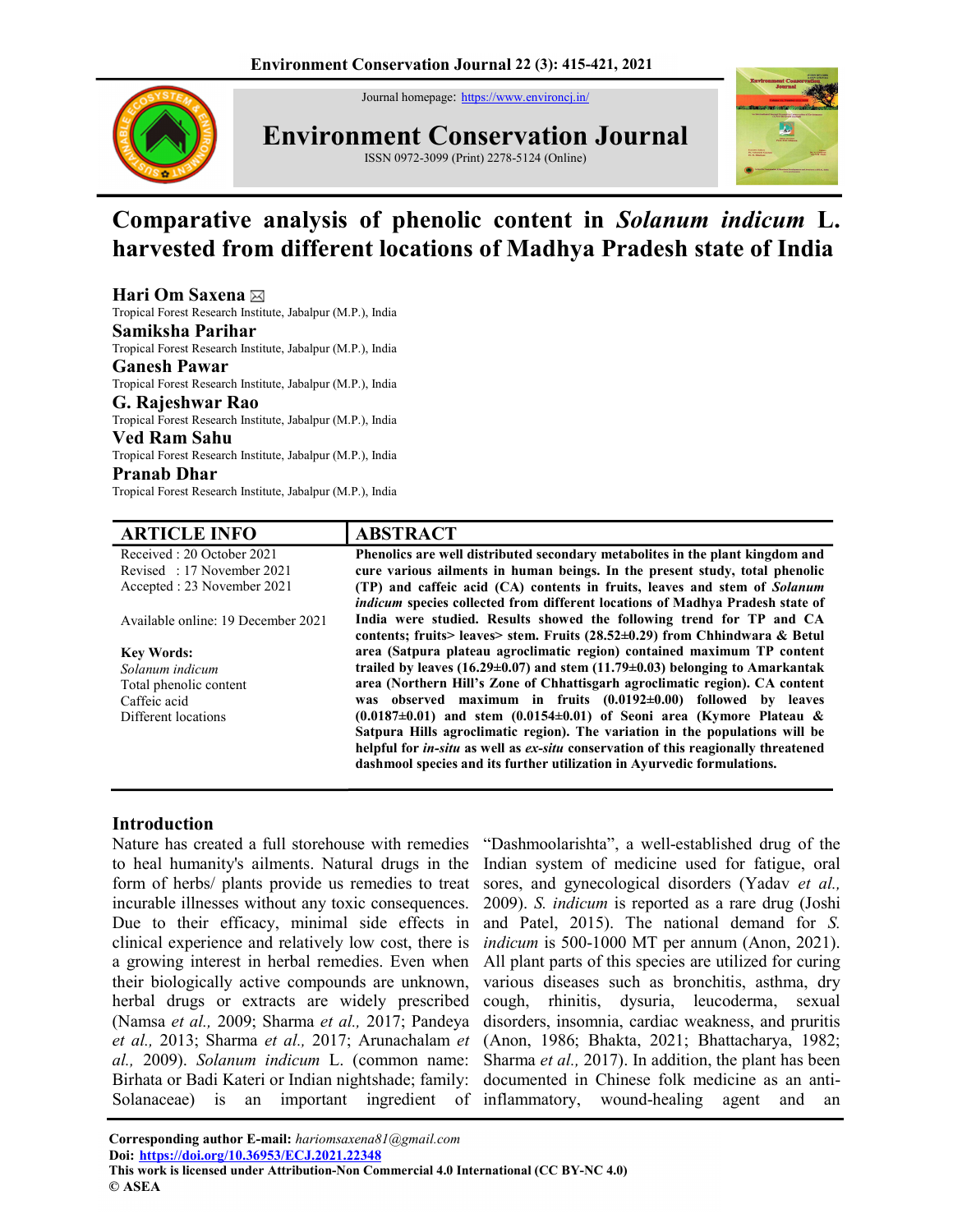analgesic for toothache, rhinitis, and breast cancer (Yin et al., 2014). The quality and efficacy of medicinal plants/ raw materials depend on their biologically active ingredients which produce specific physiological action on the human body (Joshi and Uniyal, 2008; Akinmoladun et al., 2007). These active ingredients often vary from region to region and localities to localities according to the environmental, edaphic and seasonal factors. Hence, the correct identification of medicinal plants and quality assurance in terms of active components are critical for ensuring reproducible quality, safety, and efficacy of herbal medications to tackle global public health concerns (Kushwaha et al., 2010; Goldman, 2001; Straus, 2002; Drew and Myers, 1997). WHO and modern herbal pharmacopoeia strongly emphasized on scientific validation of medicinal plants with respect to their active ingredients (Kaushik et al., 2010 and Vasudevan, 2009). Madhya Pradesh state of India is enriched with diverse flora and comprises different agroclimatic regions based on its climatic factors, i.e. temperature, rainfall, soil conditions etc. Various medicinal plants viz., Terminalia arjuna (Pandey and Kori, 2009), Embelia tsjeriam-cottam (Pandey and Ojha, 2011), Andrographis paniculata (Mishra et al., 2010), Hemidesmus indicus (Saxena et al., 2017), Gloriosa superba (Saxena et al., 2017), Plumbago zeylanica (Saxena et al., 2016), Uraria picta (Saxena et al., 2016) etc have been studied to find out variations in secondary metabolite concentrations in the state.Phenolic compounds are well known for numerous biological activities such as anti-oxidant, anti-allergic, anti-carcinogenic or anti-mutagenic, anti-inflammatory, anti-bacterial, anti-fungal, antiviral etc. These are also reported as essential healthpromoting agents (Saxena and Pawar, 2019). The present study focuses on assessing the variations in total phenolic (TP) and caffeic acid (CA) contents in fruits, leaves, and stem of S. indicum collected from different locations belonging to seven different agro-climatic regions of Madhya Pradesh state. CA and its phenyl esters comprised of a number of biological activities such as anti-oxidant, anti-mitogenic, anti-allergic, immuno-modulatory, anti-inflammatory and anti-carcinogen activities (Ilya et al., 2013; Bhimani et al., 1993; Sudina et al., 1993; Natarajan et al., 1996; Jaiswal et al., 1997; Michaluart et al., 1999; Prasad et al., 2011),

hence, CA was estimated in the plant parts as marker compound.

#### Material and Methods Chemicals and reagents

Standard CA (98%) arranged from Sigma Aldrich, India. Aluminum packed TLC plates precoated with silica gel 60F254 (20×20 cm, 0.2 mm layer thickness) arranged from E. Merck Ltd (Darmstadt, Germany). All the chemicals and reagents used in the present work were of analytical grade.

## Collection and processing of plant material

Solanum indicum is a rare plant species in Madhya Pradesh. During field survey and through information received from the secondary sources, it was found available only at eight locations of seven agroclimatic regions of the state. Therefore, different plant parts (fruits, leaves, and stem) of this species were collected from eight locations i.e. Seoni, Balaghat, Hoshangabad, Indore, Chhindwara & Betul, Amarkantak and Sehore following purposive sampling (Figure 1). These parts were washed thoroughly in running water to remove soil and other foreign particles. Plant parts were dried in shade and powdered using the grinder and stored in airtight polythene bags for further phytochemical analysis. GPS readings of collection sites were recorded. Herbarium of plant specimen was deposited in Tropical Forest Research Institute, Jabalpur (Identification number 1761).

## Quantification of TP content

TP content was quantified by the Folin Ciocalteau method (Singleton and Rossi, 1965; Madhavan, 2015). 0.5 g of a powdered sample in 10 times volume of 80% ethanol was crushed using a motor and pestle. Homogenate was then centrifuged at 10,000 rpm for 20 mins. Supernatant was then evaporated to dryness. Residue was dissolved in a known volume of distilled water. 0.2 ml of this sample was then taken in a test tube, and volume made up to 3 ml with distilled water. 0.5 ml of Folin Ciocalteau reagent was then added. After 3 mins, 2 ml of  $20\%$  Na<sub>2</sub>CO<sub>3</sub> solution was added, mixed thoroughly, placed in boiling water for exactly 1 min, cooled and absorbance was taken at 650 nm against blank. TP content was determined from the linear equation of a standard curve of catechol and expressed as mg of catechol equivalent per g of dry extract weight (mg CE/g).

## Estimation of CA content

The CA content was estimated by the method previously reported (Saxena and Pawar, 2019).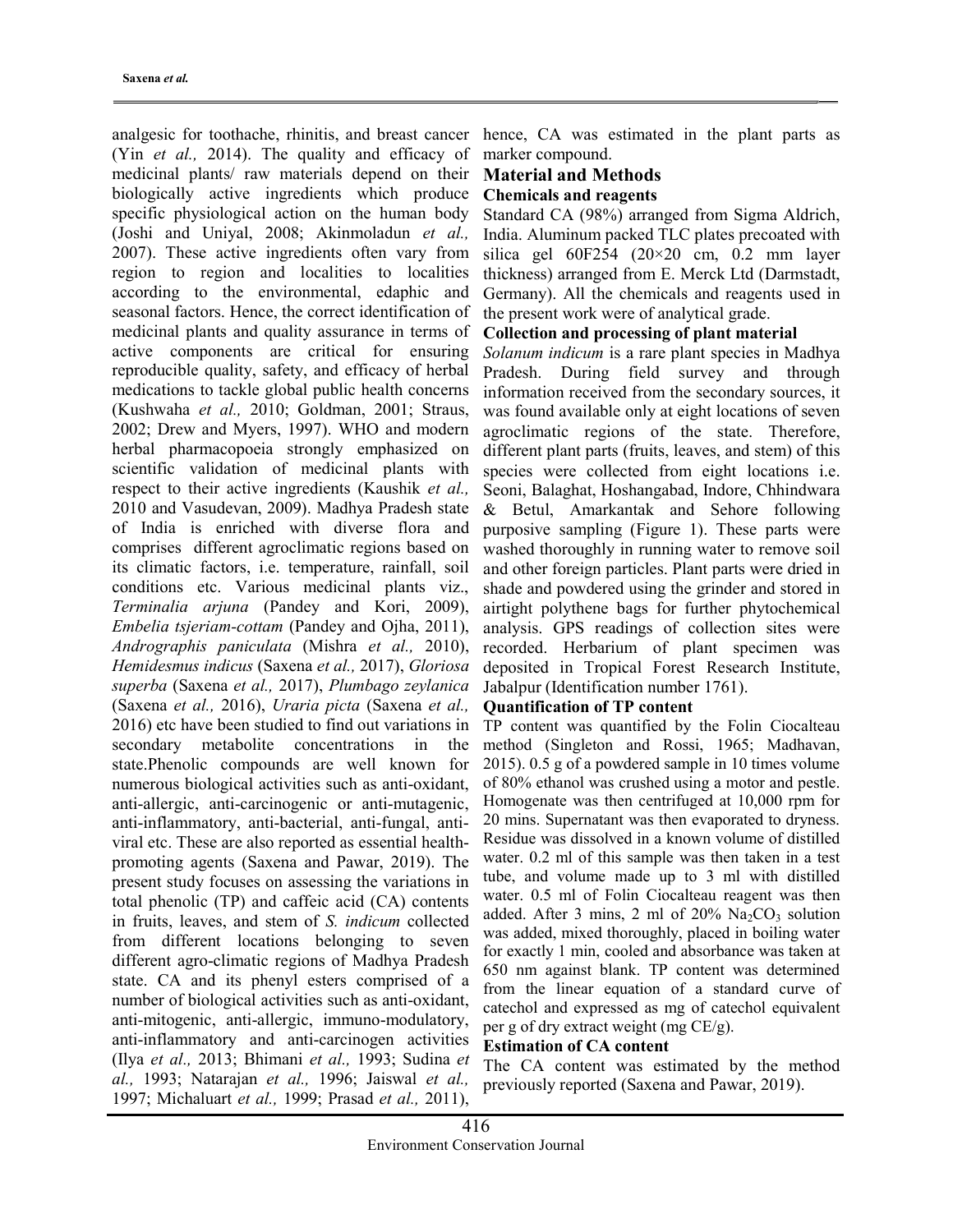

Figure 1: Collection sites of S. indicum in Madhya Pradesh state

#### Preparation of standard solution

A stock solution of 0.1mg/ ml concentration of standard CA was prepared for preparing the calibration curve.

#### Preparation of plant extracts

2.5 gm dried and finely powdered fruit, leaf and stem samples were taken separately in conical flasks containing 50 ml of 2N HCl and heated for 30 minutes over a boiling water bath, cooled and filtered. The filtrate was transferred to a separating funnel and extracted with 75 ml (50; 25) of diethyl ether. The combined diethyl ether layers were washed two times with distilled water, dried over anhydrous sodium sulphate and filtered. The filtrate was evaporated and the concentrated extract was dissolved in 2 ml of methanol for analysis.

## High Perfornace Thin Layer Chromatography analysis

Each sample (10 µl volume) was applied in triplicate in form of bands of width 8 mm using a 100 µl CAMAG syringe on 20 x 10 cm aluminum packed TLC plate coated with 0.2 mm layer of silica gel 60F 254 with the help of LinomatV applicator attached to CAMAG HPTLC system, programmed through winCATS software. 4, 6, 8, 10 and 12 µL (corresponding to 400, 600, 800, 1000 and 1200 ng, respectively) of CA standard

solution were applied on TLC plate in five tracks. Mobile phase used for the chromatographic separation was Cyclohexane: Ethyl acetate: Formic acid (6: 4: 1). TLC plate was run in a twin glass chamber (20 cm x 10 cm dimension) saturated with mobile phase. The developed plate was dried by hot air to evaporate solvents and kept in photo – documentation chamber. Images of plates were taken under UV light. Densitometric scanning of the plates was performed with a CAMAG TLC Scanner 4 equipped with winCATS software at  $\lambda$ max = 330 nm using deuterium and tungsten light source. Respective peak areas were recorded and calibration curves were plotted by using peak areas vs. concentrations of CA standard. These calibration curves were used for quantification of CA content in plant extracts.

#### Statistical analysis

Each experiment was carried out in triplicate, and results are expressed as Mean  $\pm$  SD (n=3). Data were subjected to descriptive statistics and analysis of variance using Windostat Ver 9.1 Software

(Indostat, Hyderabad, India).

# Results and Discussion

Results showed significant variations in TP and CA contents within the selected plant's parts of S. indicum and between the seven agroclimatic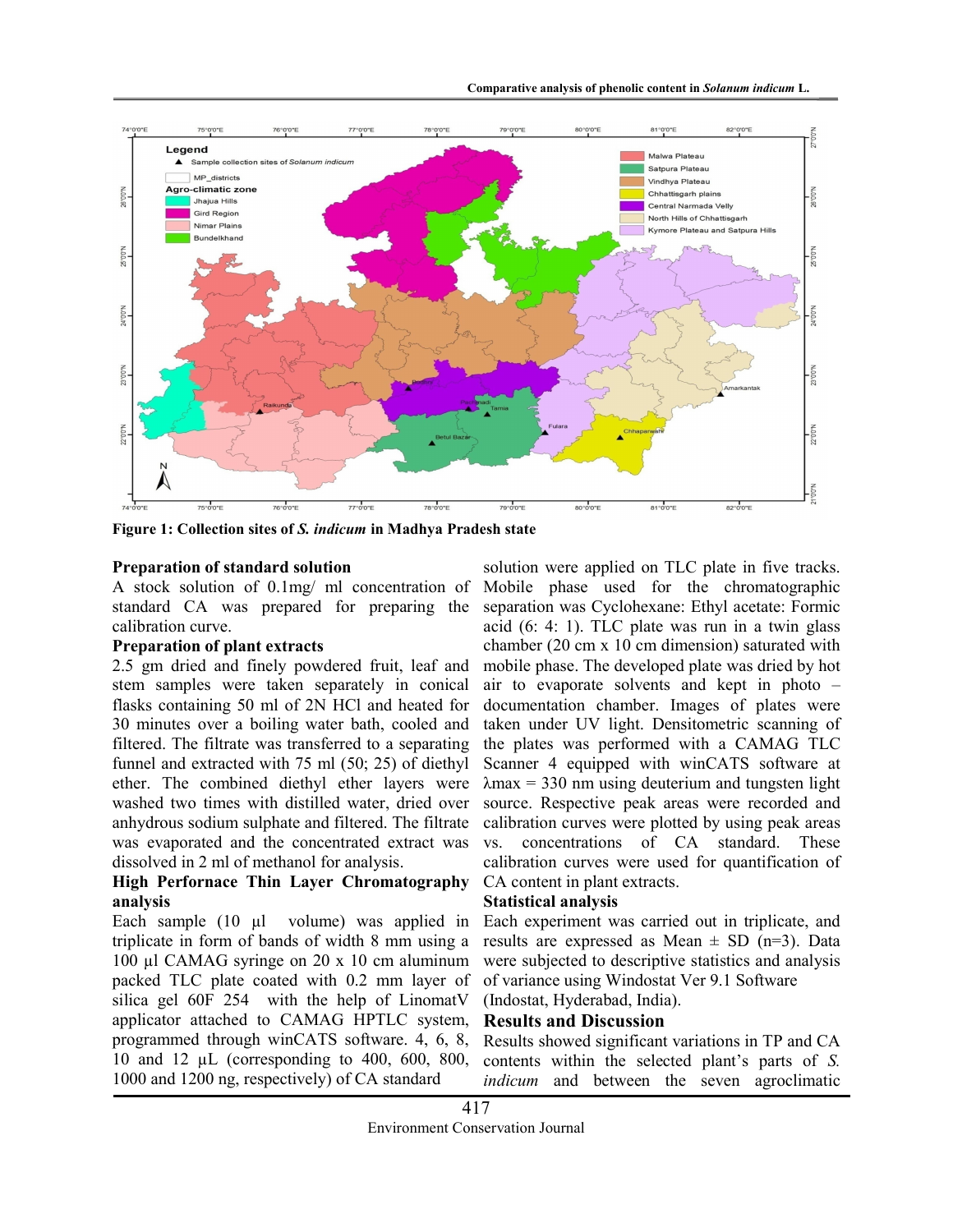regions of Madhya Pradesh state. Values of TP and CA content was described in Table 1. TP content in fruits, leaves and stem varied from 6.88±0.01 -  $28.52\pm0.29$ ,  $3.44\pm0.00$  -  $16.29\pm0.07$  and  $3.19\pm0.01$ - 11.79±0.03 mg CE/g, respectively. Besides, CA content varied from 0.0108±0.01 - 0.0192±0.00%,  $0.0086\pm0.00$  -  $0.0187\pm0.01\%$  and  $0.0061\pm0.00$  -0.0154±0.01% in fruits, leaves and stem respectively. TP and CA in different plant parts showed the following trend - fruits > leaves > stem. Moreover, fruits from Satpura Plateau, leaves and stem of Northern Hill's Zone of Chhattisgarh agroclimatic regions contained a maximum concentration of TP as  $28.52\pm0.29$ ,  $16.29\pm0.07$  and 11.79±0.03 mg CE/g, respectively. Kymore Plateau & Satpura Hill agroclimatic region was observed to comprise maximum content of CA for all three plant parts, i.e. fruits (0.0192±0.00%), leaves  $(0.0187\pm0.01\%)$  and stem  $(0.0154\pm0.01\%)$ . Among all plant parts, fruits from the Satpura plateau held the highest value of TP  $(28.52\pm0.29 \text{ mg CE/g})$  and fruits from the Kymore Plateau & Satpura Hills agroclimatic region was detected to contain the maximum value of CA  $(0.0192 \pm 0.00\%)$ .





From the results, it is evident that TP and CA contents in fruits, leaves and stem of S. indicum varied significantly. Variation in secondary metabolite concentrations from climatical zone to zone is largely due to various environmental factors such as temperature, altitude, soil, rainfall, humidity, drought, light intensity, high salinity, supply of water, minerals, freezing temperatures and  $CO<sub>2</sub>$  which trigger the accumulation of secondary metabolites for adaptation and overcoming stresses as reported by various workers (Garg et al., 1999; Morison and Lawlor, 1999; Pothitirat and Gritsanapan, 2006; Payyavula et al., 2012; Anandaraj et al., 2014; Sandeep et al., 2015; Akula and Ravishankar, 2011). In the same line, Szakiel et al., (2011) described the influence of environmental biotic factors on the content of saponins in medicinal plants. Since TP represents all types of phenolics found in plant including CA, the estimates of TP and CA did not show a positive co-relation. In our earlier study, we investigated variations of TP and CA contents in roots of S. indicum (Saxena and Pawar, 2019) and the present work is the extended part of the earlier study. The results showed that the fruits of S. indicum harvested from the Satpura Plateau region contain the highest amount of TP. Leaves and stems collected from Northern Hill's Zone of Chhattisgarh region have greater TP content than leaves and stem of other regions. This observation shows that fruits should be harvested from Satpura plateau region for preparation of medicines. In contrast, if the medicine prepared from leaves and stem, these should be collected from the Northern Hill's Zone of Chhattisgarh region. Furthermore, extraction of CA from fruit, leaves and stem of S. indicum should be done from Kymore Plateau & Satpura Hills region only because it has the highest caffeic acid content in comparision to other regions.

## Conclusion

S. indicum is a commercially important medicinal plant species. The study revealed that TP and CA contents among S. indicum populations varied significantly due to altered environmental factors. Since, CA is one of the important phenolic acids comprised of a number of pharmacological activities, it can be concluded that the germplasm of Kymore Plateau & Satpura Hills agroclimatic region contains the highest CA content and thus, of best quality and superior chemotypes too. These superior chemotypes may be in-situ and ex-situ conserved and exploited further for their utilization in various ayurvedic formulations. Moreover, the results of the present investigation will help in proper management, conservation and improvement programmes of S. indicum.

#### Acknowledgement

Authors extend their sincere gratefulness to the Director, T.F.R.I. for his help and support to complete the study. Indian Council of Forestry Research & Education, Dehradun, India [Project ID: 176/TFRI/2011/NWFP-1(29)] provided financial support in the form of research project.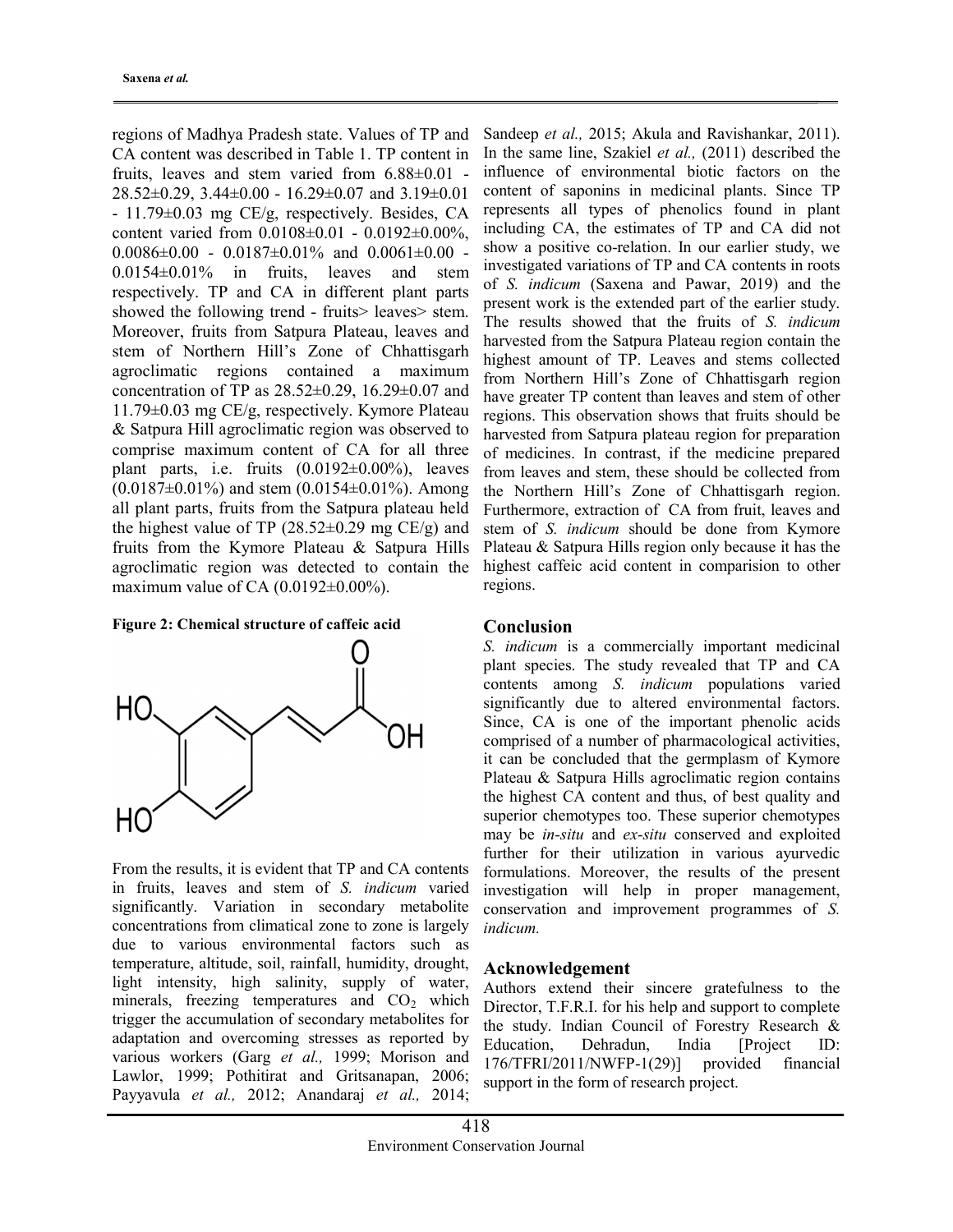| S.<br>No.                                                            | <b>Agroclimatic regions of</b><br><b>Madhya Pradesh</b><br>state of India | <b>Collection sites</b> | <b>Fruits</b>                              |                   | <b>Leaves</b>                             |                   | <b>Stem</b>                                |                   |
|----------------------------------------------------------------------|---------------------------------------------------------------------------|-------------------------|--------------------------------------------|-------------------|-------------------------------------------|-------------------|--------------------------------------------|-------------------|
|                                                                      |                                                                           |                         | <b>TPC</b><br>(mg CE/g dry)<br>extract wt) | CAC (%)           | <b>TPC</b><br>(mg CE/g dry<br>extract wt) | CAC (%)           | <b>TPC</b><br>(mg CE/g dry)<br>extract wt) | $CAC$ (%)         |
|                                                                      | Kymore Plateau & Satpura Hills                                            | Seoni                   | $8.13 \pm 0.03$                            | $0.0192 \pm 0.00$ | $13.41 \pm 0.05$                          | $0.0187 \pm 0.01$ | $5.07 \pm 0.00$                            | $0.0154 \pm 0.01$ |
| 2                                                                    | Chhattisgarh plains                                                       | Balaghat                | $25.25 \pm 0.01$                           | $0.0152 \pm 0.00$ | $4.46 \pm 0.01$                           | $0.0124 \pm 0.00$ | $3.19 \pm 0.01$                            | $0.0061 \pm 0.00$ |
| 3                                                                    | Central Narmada Valley                                                    | Hoshangabad             | $16.41 \pm 0.02$                           | $0.0146 \pm 0.00$ | $5.73 \pm 0.00$                           | $0.0086 \pm 0.00$ | $3.61 \pm 0.00$                            | $0.0068 \pm 0.00$ |
| 4                                                                    | Malwa Plateau                                                             | Indore                  | $17.04 \pm 0.00$                           | $0.0126 \pm 0.00$ | $5.38 \pm 0.00$                           | $0.0141 \pm 0.00$ | $3.63 \pm 0.02$                            | $0.0151 \pm 0.01$ |
| 5                                                                    | Satpura Plateau                                                           | Chhindwara &<br>Betul   | $28.52 \pm 0.29$                           | $0.0189 \pm 0.00$ | $13.30\pm0.00$                            | $0.0144 \pm 0.01$ | $6.98 \pm 0.01$                            | $0.0100 \pm 0.00$ |
| 6                                                                    | Northern Hill's Zone of<br>Chhattisgarh                                   | Amarkantak              | $6.88 \pm 0.01$                            | $0.0108 \pm 0.01$ | $16.29 \pm 0.07$                          | $0.0119 \pm 0.01$ | $11.79 \pm 0.03$                           | $0.0090 \pm 0.00$ |
| 7                                                                    | Vindhyan Plateau                                                          | Sehore                  | $18.64 \pm 0.00$                           | $0.0183 \pm 0.00$ | $3.44 \pm 0.00$                           | $0.0135 \pm 0.00$ | $4.66 \pm 0.00$                            | $0.0067 \pm 0.01$ |
| C.D. at 5% (within the characters among the agroclimatic<br>regions) |                                                                           |                         | 0.036                                      | 0.006             | 0.072                                     | N/A               | 0.042                                      | 0.003             |

## Table 1: TPC and CAC in fruits, leaves and stem of S. indicum L. (n = 3).

TPC: total phenolic content; CE: catechol equivalent; CAC: caffeic acid content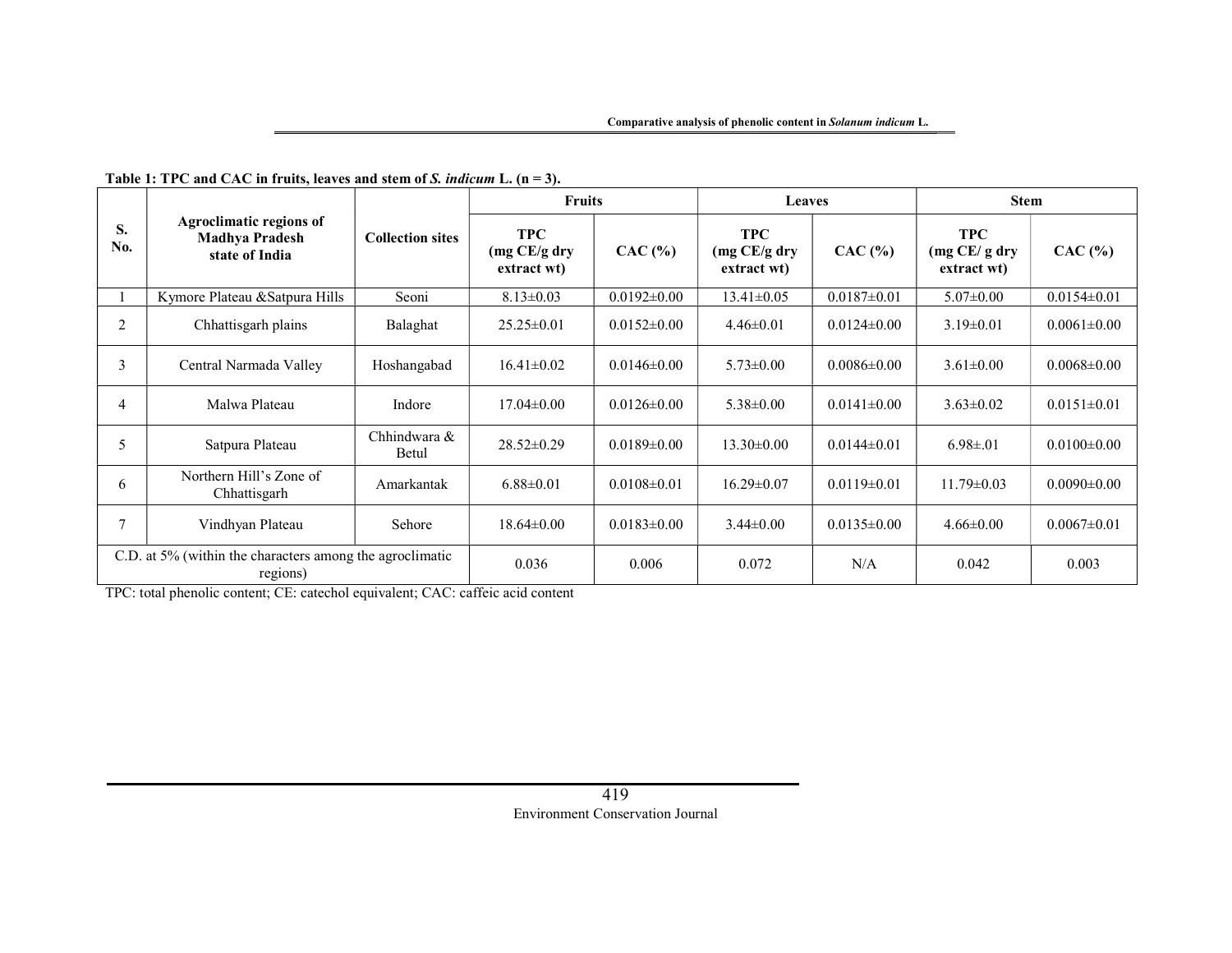#### **References**

- Akinmoladun, A. C., Ibukun, E. O., Afor, E., Obuotor, E. M., & Farombi, E. O. (2007). Phytochemical constituent and antioxidant activity of extract from the leaves of Ocimum gratissimum. Scientific Research and Essays, 2(5), 163-166.
- Akula, R., & Ravishankar, G. A. (2011). Influence of abiotic stress signals on secondary metabolites in plants. Plant signaling & behavior, 6(11), 1720-1731.
- Anandaraj, M., Prasath, D., Kandiannan, K., Zachariah, T. J., Srinivasan, V., Jha, A. K., ... & Maheswari, K. U. (2014). Genotype by environment interaction effects on yield and curcumin in turmeric (Curcuma longa L.). Industrial Crops and Products, 53, 358-364.
- Arunachalam, G., Subramanian, N., Perumal Pazhani, G., Karunanithi, M., & Ravichandran, V. (2009). Evaluation of anti-inflammatory activity of methanolic extract of Solanum nigrum (Solanaceae). Iranian Journal of Pharmaceutical Sciences, 5(3), 151-156.
- Bhakta, T. (2021). Common Vegetables of the Tribals of Tripura.
- Bhattacharya, A. S., & Banaushadhi, C. (1982). 2nd volume, 3rd reprint.
- Bhimani, R. S., Troll, W., Grunberger, D., & Frenkel, K. (1993). Inhibition of oxidative stress in HeLa cells by chemopreventive agents. Cancer Research, 53(19), 4528- 4533.
- Drew, A. K., & Myers, S. P. (1997). Safety issues in herbal medicine: implications for the health professions. Medical Journal of Australia, 166(10), 538-541.
- Garg, S. N., Bansal, R. P., Gupta, M. M., & Kumar, S. (1999). Variation in the rhizome essential oil and curcumin contents and oil quality in the land races of turmeric Curcuma longa of North Indian plains. Flavour and fragrance journal, 14(5), 315-318.
- Goldman, P. (2001). Herbal medicines today and the roots of modern pharmacology. Annals of internal medicine, 135(8 Part 1), 594-600.
- Jaiswal, A. K., Venugopal, R., Mucha, J., Carothers, A. M., & Grunberger, D. (1997). Caffeic acid phenethyl ester stimulates human antioxidant response element-mediated expression of the NAD (P) H: quinone oxidoreductase (NQO1) gene. Cancer research, 57(3), 440-446.
- Joshi, D. D., & Uniyal, R. C. (2008). Different chemo types of Gokhru (Tribulus terrestris): A herb used for improving physique and physical performance. International Journal of Green Pharmacy (IJGP), 2(3).
- Joshi, P. R., & Patel, B. R. (2015). Pratinidhi dravya and its adaptation in current scenario-A bird's eye view. Research in Pharmacy, 2(2).
- Kaushik, S., Sharma, P., Jain, A., & Sikarwar, M. S. (2010). Preliminary phytochemical screening and HPTLC fingerprinting of Nicotiana tabacum leaf. J Pharm Res, 3(5), 144.
- Kushwaha, S. K., Kushwaha, N., Maurya, N., & Rai, A. K. (2010). Role of markers in the standardization of herbal drugs: a review. Archives of Applied Science Research, 2(1), 225-229.
- Madhavan, M. (2015). Quantitative Estimation of total phenols and antibacterial studies of leaves extracts of Chromolaena odorata (L.) King & HE Robins. International Journal of Herbal Medicine, 3(2), 20-23.
- Michaluart, P., Masferrer, J. L., Carothers, A. M., Subbaramaiah, K., Zweifel, B. S., Koboldt, C., ... & Dannenberg, A. J. (1999). Inhibitory effects of caffeic acid phenethyl ester on the activity and expression of cyclooxygenase-2 in human oral epithelial cells and in a rat model of inflammation. Cancer research, 59(10), 2347- 2352.
- Mishra, S., Tiwari, S. K., Kakkar, A., & Pandey, A. K. (2010). Andrographolide Content In Madhya Pradesh, India. International Journal of Pharma and Bio Sciences, 1, 2.
- Morison, J. I. L., & Lawlor, D. W. (1999). Interactions between increasing CO2 concentration and temperature on plant growth. Plant, Cell & Environment, 22(6), 659-682.
- Namsa, N. D., Tag, H., Mandal, M., Kalita, P., & Das, A. K. (2009). An ethnobotanical study of traditional antiinflammatory plants used by the Lohit community of Arunachal Pradesh, India. Journal of ethnopharmacology, 125(2), 234-245.
- Natarajan, K., Singh, S., Burke, T. R., Grunberger, D., & Aggarwal, B. B. (1996). Caffeic acid phenethyl ester is a potent and specific inhibitor of activation of nuclear transcription factor NF-kappa B. Proceedings of the National Academy of Sciences, 93(17), 9090-9095.
- O Saxena, H., Mohan, B., Kakkar, A., & Pawar, G. (2017). Chemotypic Variation of Lupeol in Roots of Hemidesmus indicus (L.) R. Br. from Different Agroclimatic Regions of Madhya Pradesh State of India. Current Traditional Medicine, 3(1), 29-37.
- Pandey, A. K., & Kori, D. C. (2009). Variations in tannin and oxalic acid content in Terminalia arjuna (Arjuna) Bark. Pharmacognosy magazine, 5(18), 159.
- Pandey, A. K., & Ojha, V. (2011). Estimation of embelin in Embelia tsjeriam-cottam fruits by HPLC to standardize